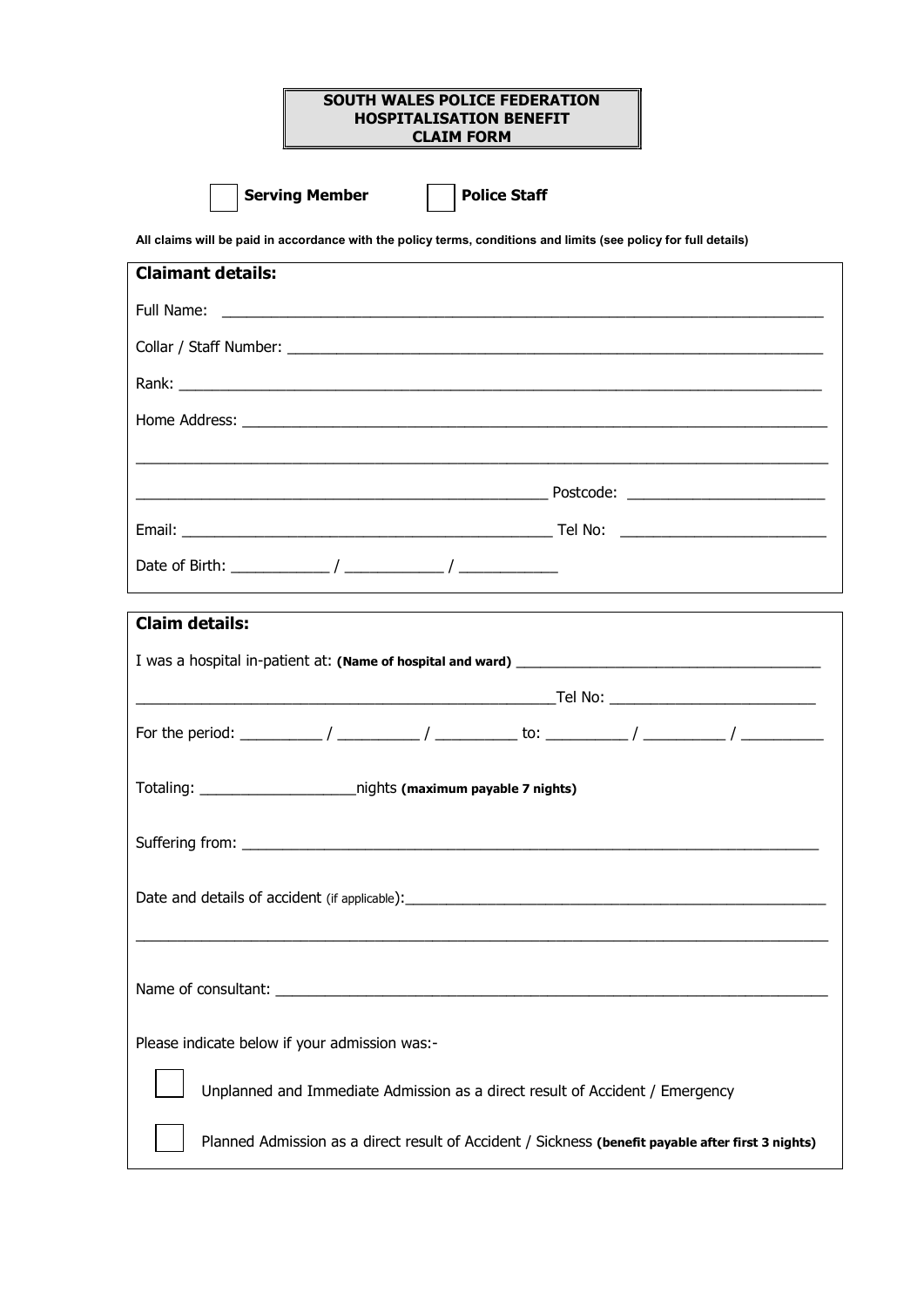# Member Declaration:

I declare that the above statements are true and complete and that I remained in a hospital bed in a ward or intensive care unit **between midnight and seven o'clock** for each night claimed.

## I attach a copy of the hospital admission and discharge certificate.

| ianec |  |
|-------|--|
|-------|--|

 $S^{\mathcal{S}}$  and  $S^{\mathcal{S}}$  and  $S^{\mathcal{S}}$  and  $S^{\mathcal{S}}$  and  $S^{\mathcal{S}}$  are  $S^{\mathcal{S}}$  and  $S^{\mathcal{S}}$  and  $S^{\mathcal{S}}$  are  $S^{\mathcal{S}}$  and  $S^{\mathcal{S}}$  are  $S^{\mathcal{S}}$  and  $S^{\mathcal{S}}$  are  $S^{\mathcal{S}}$  and  $S^{\mathcal{S}}$  are  $S^{\mathcal{S}}$ 

# Bank Details:

When your payment has been approved we will make the payment to you directly to your bank account. Please complete the following:

Name and Address of your bank:

\_\_\_\_\_\_\_\_\_\_\_\_\_\_\_\_\_\_\_\_\_\_\_\_\_\_\_\_\_\_\_\_\_\_\_\_\_\_\_\_\_

| <b>Branch Sort Code:</b> |
|--------------------------|
|--------------------------|

Account Number:

\_\_\_\_\_\_\_\_\_\_\_\_\_\_\_\_\_\_\_\_\_\_\_\_\_\_\_\_\_\_\_\_\_\_\_\_\_\_\_\_\_ \*\*Account Name(s):\_\_\_\_\_\_\_\_\_\_\_\_\_\_\_\_\_\_\_\_

\*\*Please ensure you provide us with the exact account name as it appears on your bank account. Failure to do so will result in a delay in us processing your payment.

| <b>Trustee Declaration:</b>                                                                                                                                                                                    |  |  |
|----------------------------------------------------------------------------------------------------------------------------------------------------------------------------------------------------------------|--|--|
| I certify that the details stated above are correct and that the claimant is a subscribing member of the<br>South Wales Police Federation Insurance Scheme and submit this claim on behalf of the<br>Trustees. |  |  |
|                                                                                                                                                                                                                |  |  |
|                                                                                                                                                                                                                |  |  |

# DATA PROTECTION NOTICE

Philip Williams (G Ins) Management Ltd collects and uses your data in accordance with current data protection law (which includes, from 25 May 2018, the General Data Protection Regulation (Regulation (EU) 2016/679)) ("data protection law"). We maintain records in regard to policy claims on computer and/or paper files. Information will only be disclosed to third parties in whatever format is considered appropriate by us. By signing this form, you consent to Philip Williams (G Ins) Management Ltd using your data and the information you have provided to process the claim. Further information can be found in our Privacy Policy at https://www.philipwilliams.co.uk